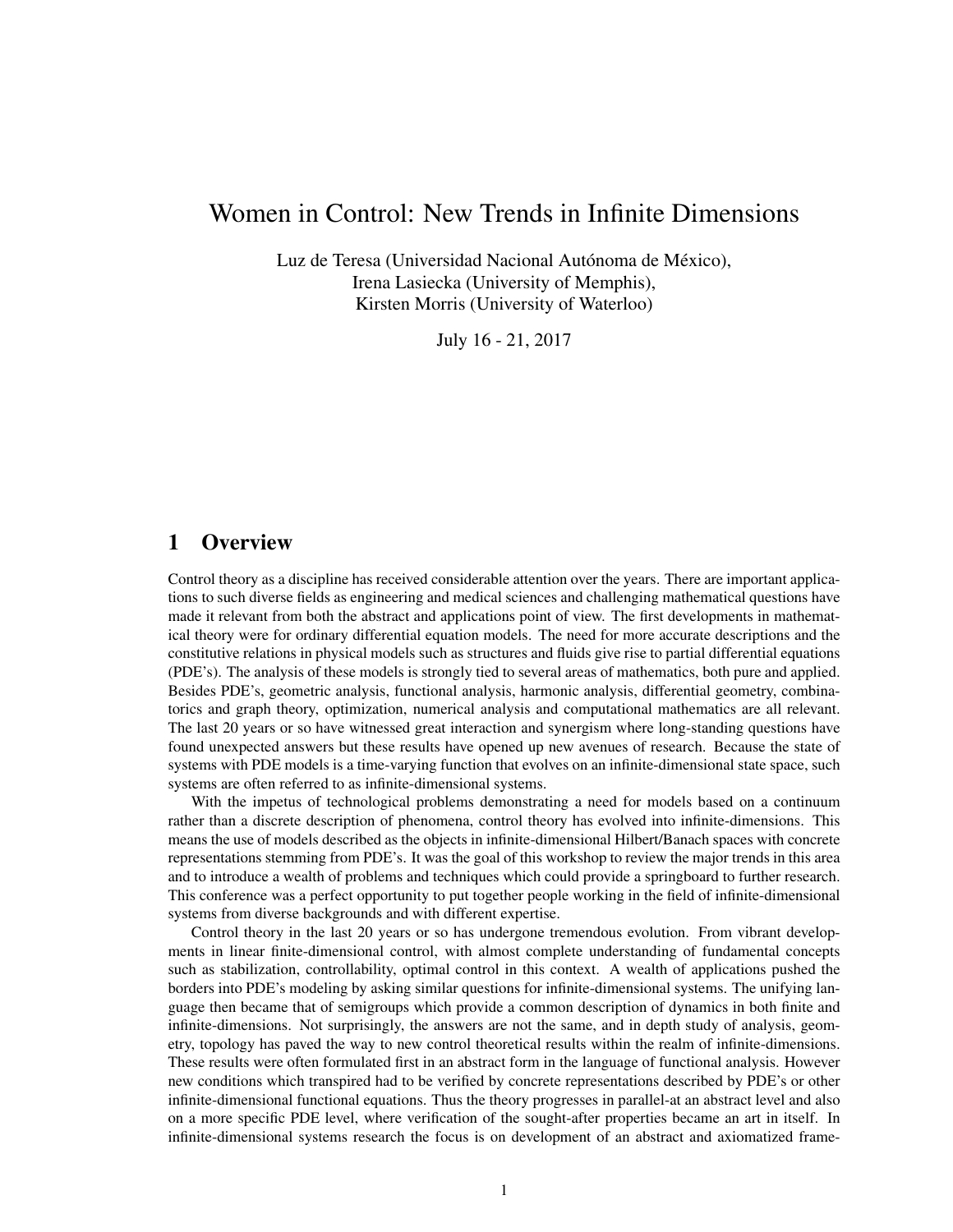work. The talks presented at the workshop represented both trends: PDE's and infinite-dimensional system theory.The interaction between these two approaches and the resulting benefits as well as for collaborations were heavily emphasized. Applications to biological, fluid dynamics and mechanical models give a very tangible payoff in the applied world with solutions obtained via numerical methods; extension of algorithms to this class is non-trivial. Plenary talks were meant to represent diverse areas of infinite-dimensional control theory where new developments have emerged and are projected to flourish into the future. It was hoped that these talks would be accessible to non-specialists and providing a basis for the material in a number of shorter contributed talks.

Control theory, like other STEM disciplines, has a marked gender gap. Gender studies confirm that having scientists and engineers with diverse backgrounds, interests, and cultures assures better scientific and technological results. Improving female representation in the control field is not just an equity issue, but also an opportunity to improve the quality of work in the branch by having an impact on highly dedicated female researchers with varied expertise ranging from very applied work being done in engineering, to very theoretical mathematical work. All branches of control are inter-disciplinary. Inter-disciplinary work can add to the difficulties faced by minority researchers since it is easy to criticize contributions and grant proposals as not being "mainstream". Another difficulty, faced by female researchers in all STEM fields, is in finding collaborations since men tend to collaborate with other men.

The meeting had several inter-connected objectives: to provide support for young women interested in this field, introduce young female graduate students to potential future advisors and collaborators. We hope the workshop helped retention and will increase the participation of women in research activities in control of PDE's in the long-term. Another objective was to deepen worldwide networks of collaboration by inviting women from Latin America.

# 2 State of the Field

Developments in PDE optimal control theory started with considerations of parabolic partial differential equations - see for instance, the celebrated work of J.L. Lions [\[2\]](#page-9-0)) . Later developments brought up front hyperbolic systems -first in one space dimension, starting with the pioneering papers of D. Russell [\[4\]](#page-9-1) and W. Littman [\[3\]](#page-9-2). Already in one space dimension, it became clear that the nature of control mechanisms and capabilities is vastly different from that in finitedimensional spaces. This has provided an drive in abstract infinite-dimensional theory to seek counter-examples and also positive results within more restrictive frameworks. One can get a basic understanding of the area by realizing that properties such as stabilization are relatively simple for parabolic systems (this is essentially finite-dimensional theory due to spectral analysis), while (exact) controllability becomes almost impossible. In hyperbolic dynamics, controllability and more generally inverse problem are practical and solvable. On the other hand, stabilization is much more difficult for hyperbolic systems and requires special feedback that is intrinsically infinite-dimensional. While controllability is an *open loop* control problem, stabilization is realized by a *closed loop or feedback* control acting on an infinite time horizon  $T = \infty$ . Optimal control could be either open loop or closed loop and either finite or infinite horizon. As we shall see later, there is strong synergism between these concepts - solution of one problem feeds into another problem.

Consider an abstract model that provides a unified treatment for most of infinite-dimensional control problems. Let  $T > 0$  be finite or infinite and let H and U be two separable Hilbert spaces with scalar product and associated norm respectively denoted by  $(\cdot, \cdot)_H$ ,  $(\cdot, \cdot)_U$ ,  $\|\cdot\|_H$  and  $\|\cdot\|_U$ . Let us consider the abstract control system:

<span id="page-1-0"></span>
$$
\begin{cases}\n y(t) = Ay(t) + Bu(t) & \text{in } (0, T), \\
y(0) = y_0 \in H.\n\end{cases}
$$
\n(1)

In this system  $y_0 \in H$  is the initial datum and  $u \in L^2(0,T;U)$  is the control, is exerted on the system through the operator B. Assume that A and B are unbounded operators respectively defined on  $D(A) \subset H$ and  $D(B) \subset U$ . Let us also assume that system [\(1\)](#page-1-0) is well-posed; that is, for any  $(y_0, u) \in H \times L^2(0, T; U)$ there exists a unique weak solution  $y \in C<sup>0</sup>(0,T]$ ; H) to problem [\(1\)](#page-1-0) which depends continuously on the data. Denote by  $y(t; y_0, u) \in H$  the solution to system [\(1\)](#page-1-0) at time  $t \in [0, T]$  corresponding to  $(y_0, u) \in H$  $H \times L^2(0,T;U)$ . Controllability is an open loop control problem where one seeks a control  $u \in L_2(0,T;U)$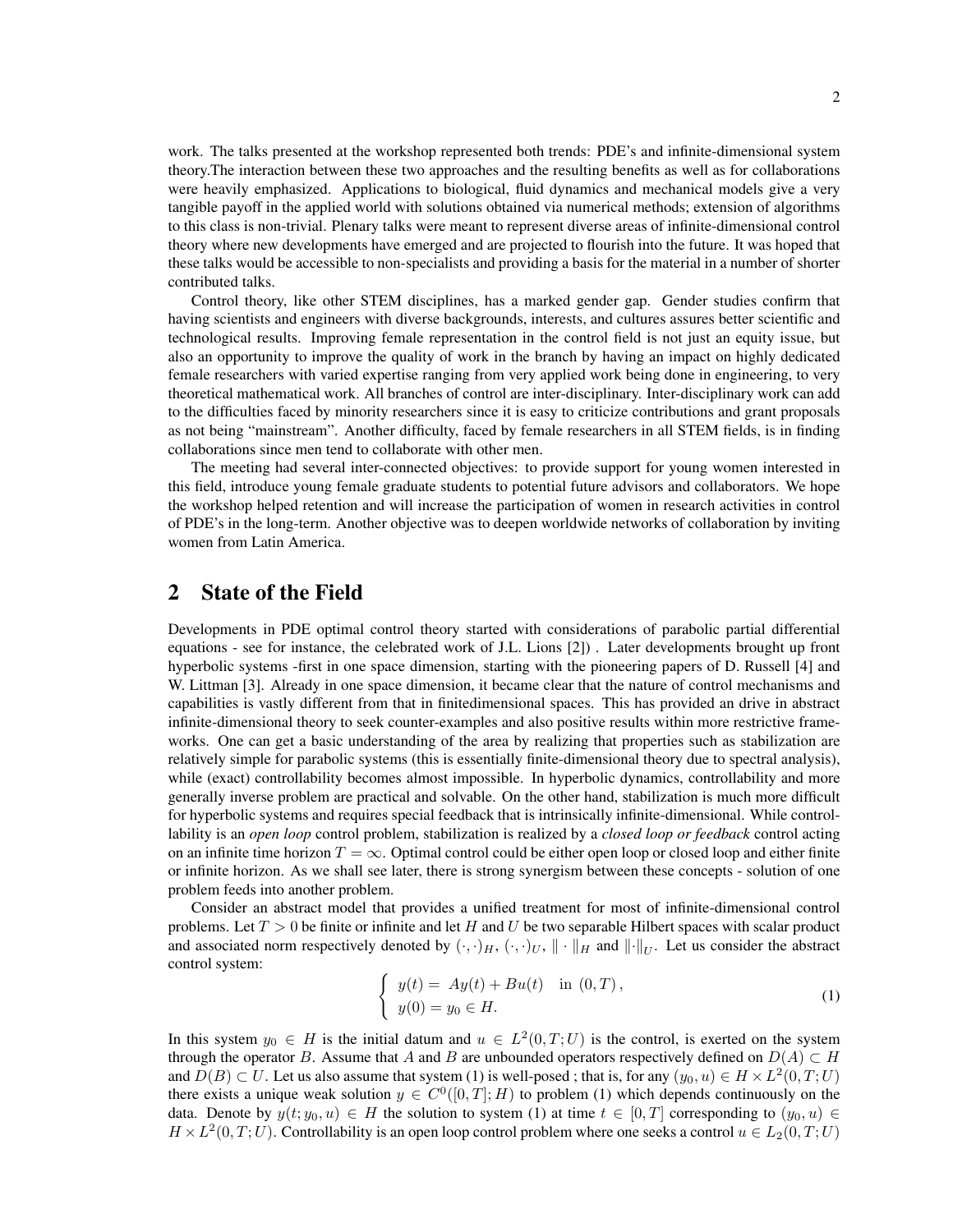in order to "hit" a given target. Hitting may be *exact* or *approximate*. These concepts are quantitized by the following definitions.

1. System [\(1\)](#page-1-0) is exactly controllable at time T if, for all  $(y_0, y_1) \in H \times H$ , there exists  $u \in L^2(0, T; U)$ such that the solution  $y$  of  $(1)$  satisfies

$$
y(T; y_0, u) = y_1.
$$

2. System [\(1\)](#page-1-0) is controllable to trajectories at time T if, for every  $(y_0, \hat{y}_0) \in H \times H$  and  $\hat{u} \in L^2(0, T; U)$ , there exists  $y \in L^2(0, T; U)$  such that the corresponding weak solution to (1) satisfies there exists  $u \in L^2(0,T;U)$  such that the corresponding weak solution to [\(1\)](#page-1-0) satisfies

$$
y(T; y_0, u) = y(T; \widehat{y}_0, \widehat{u}).
$$

3. System [\(1\)](#page-1-0) is null controllable or exactly controllable to zero at time T if, for every  $y_0 \in H$  there exists  $u \in L^2(0,T;U)$  such that the corresponding weak solution to [\(1\)](#page-1-0) satisfies

$$
y(T; y_0, u) = 0.
$$

4. System [\(1\)](#page-1-0) is approximately controllable at time T if, for every  $(y_0, y_1) \in H \times H$ , and every  $\varepsilon > 0$ , there exists  $u \in L^2(0,T;U)$  such that the corresponding weak solution to [\(1\)](#page-1-0) satisfies

$$
||y(T; y_0, u) - y_1||_H < \varepsilon.
$$

Stabilization can be formulated as seeking a feedback control  $u = F(y)$  where F is an operator from  $U \to H$ [bounded or unbounded, linear or nonlinear] with the property that when inserted into the dynamics, it leads to stable dynamics. Stability may be asymptotic or uniform. In a simplest case when  $F$  is bounded, asymptotic stability amounts to the property that the semigroup  $e^{(A+BF)}$  is asymptotically stable, that is,

$$
e^{(A+BF)t}y_0 \to 0, \text{ as } t \to \infty \forall y_0 \in H
$$
 (2)

Uniform stability requires that stability property be uniform with respect to the underlined topology. This is to say

$$
||e^{(A+BF)t}||_{t\to\infty} \to 0
$$
\n(3)

Several developments and new trends in various areas were discussed during the workshop.

### 2.1 Controllability and Stabilization of Parabolic Systems

The theory of infinite-dimensional systems often bifurcates into parabolic or hyperbolic frameworks. This is due to axiomatized assumptions imposed where parabolicity exhibits very special properties such as smoothing and infinite speed of propagation while hyperbolicity is marked by finite speed of propagation and intrinsic lack of smoothing by the dynamics. These properties have a fundamental effect on abstract control theory. Treatments of both type of dynamics often require different methods. These differences were also emphasized at the workshop where parabolicity [or more generally analyticity of the underlying semigroups] was exhibited by systems of heat transfer, Navier Stokes equations, viscoelastic systems, equations of thermoelasticity. In the case of parabolic dynamics expected properties are stabilization and null-controllability [or controllability to trajectories]. Talks by Assia Benabdallah, Catherine Lebiedzik, Suzanne Lenhart, Jing Zhang provide good representation of the area. However, the results presented by Assia Benabdallah showed that parabolic coupled equations can present hyperbolic behavior related to controllability; more specifically, minimal time of controllability and regional dependence of the control region.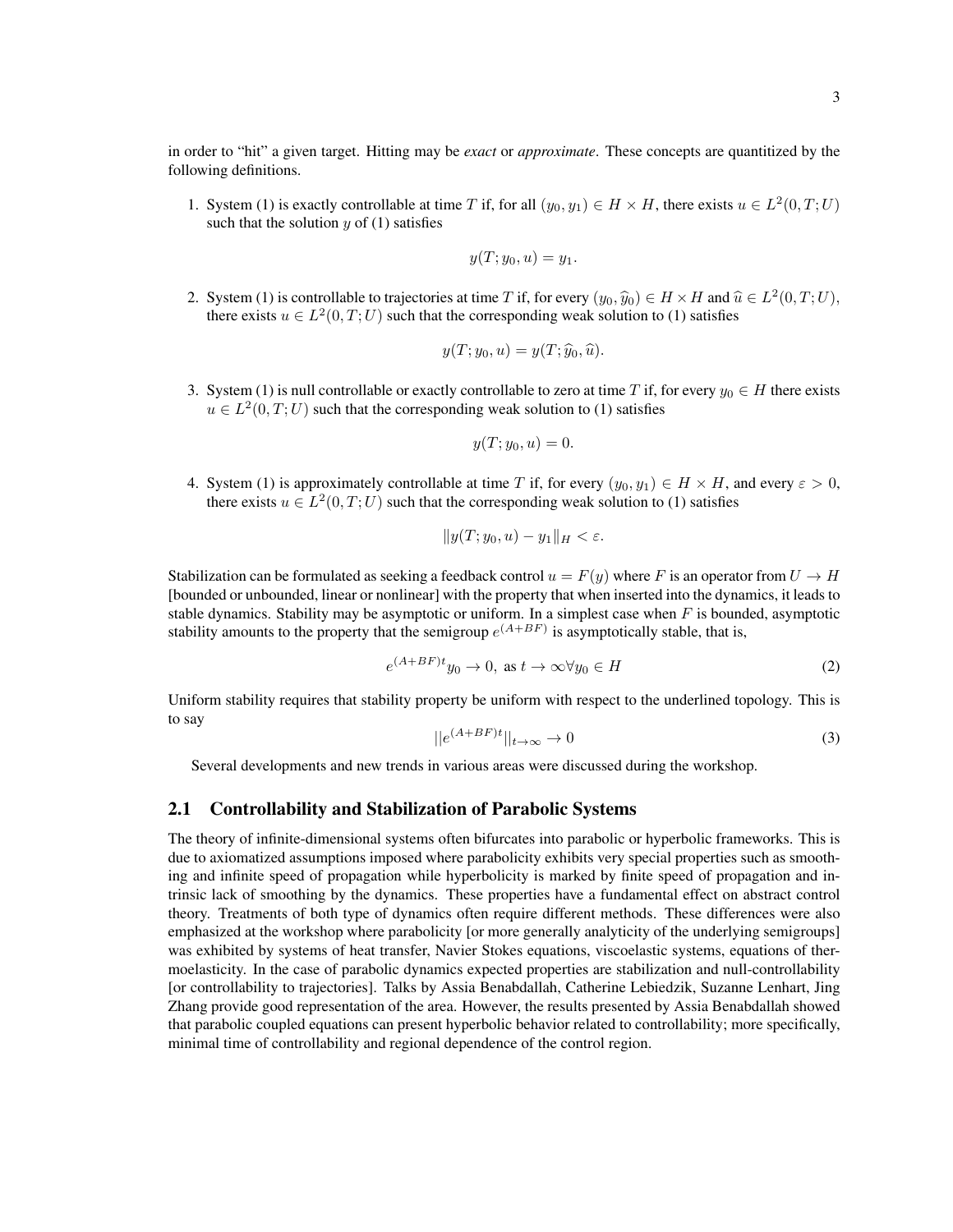### 2.2 Controllability and Stabilization of Hyperbolic Systems

Controllability and stabilization of hyperbolic systems is different than for parabolic systems. Here the situation is opposite: exact controllability is a natural property to expect due to time reversibility and propagation property. which does not change the regularity. However, it takes time for the signal to travel. Thus finite speed of propagation occurs and a typical results on localized/boundary controllability takes place after some time. Stabilization, instead, is more demanding due to the fact that instability in hyperbolic dynamics is typically infinite-dimensional. Typically the unstable part of the spectrum lies on the imaginary axis. In parabolic dynamics the unstable subspace is finite-dimensional. The workshop had many talks devoted to this issue. Valeria Cavalcanti presented some results on stabilization of wave equation via the transmission of viscoelasticity. Daniela Sforza considered systems of equation with memory terms. Paola Loreti presented an approach where controllability of a large class of hyperbolic systems can be resolved by methods of Fourier's Analysis and exponential functions.

### 2.3 Optimal control

In optimal control the goal is to find a control to minimize a given performance index,  $J(u, y_0)$ , subject to dynamics [\(1\)](#page-1-0). Thus one seeks an optimal control  $u^0 \in L_2(0,T;U)$  such that

$$
J(u^0, y(u^0)) = \inf_{u \in L_2(0, T; U)} J(u, y(u)).
$$
\n(4)

Optimal control has strong synergy with controllability and stabilization. For instance, consider  $T = \infty$ . Seeking an optimal control requires that the functional cost be finite for some control. This is guaranteed by the so called *finite cost condition*, and this may be deuced from controllability. Once the optimal control is found, for linear systems it can be synthesized in a feedback form. There exists an operator  $P$  so that the optimal control

$$
u^0(t) = -B^*Py(t).
$$

In addition, subject to coercivity of the functional cost, the corresponding optimal system is exponentially stable.

Classical optimal control involves minimization of a chosen functional (representing the cost and the target) subject to dynamics depending on control function and possibly constraints on both state and control. This constitutes the core of calculus of variations and optimal control theory. This class of control problems has been studied first within the context of ODE's, then evolved in the direction of PDE's, mostly abstract systems with bounded control operators. Unbounded controls such as point or boundary control have been considered more recently starting with parabolic systems, due to their nice regularity properties. Again, motivated by important applications in mechanics and medicine optimal control problems, both boundary and point controls have been considered, and some theory has been obtained for hyperbolic dynamics. We have new phenomena coming into picture, such as finite speed of propagation or unexpected hidden regularity. These properties have a heavy influence on the overall theory. New trends that are emerging in the field include optimal and constrained control of nonlinear systems and optimal control of hyperbolic- like models with boundary controls.

There were several talks on this topic, For instance, Suzanne Lenhart and Wendi Ding on optimal control of parabolic PDE's with application to biology and Francesca Bucci on optimal control including optimal feedback control of the third order system with boundary control. This latter reduces to a second-order system with a finite speed of propagation. All these talks, in addition to presenting mathematical contribution to the field, were strongly routed in life science applications. Lenhart's and Ding in biology while Bucci's presentation dealt with a problem of controlling radiation and high frequency ultrasounds. Constanza Sanchez presented optimal control problem applicable to a Schrödinger equation, an equatio thatn in some sense combines parabolic and hyperbolic effects - it displays infinite speed of propagation but lack of smoothing on bounded domains.

## 2.4 Abstract Infinite-Dimensional Systems

Infinite-dimensional system theory is an area where the goal is to axiomatize certain properties in control theory within the context of infinite-dimensional theory with standard matrices replaced by operators. The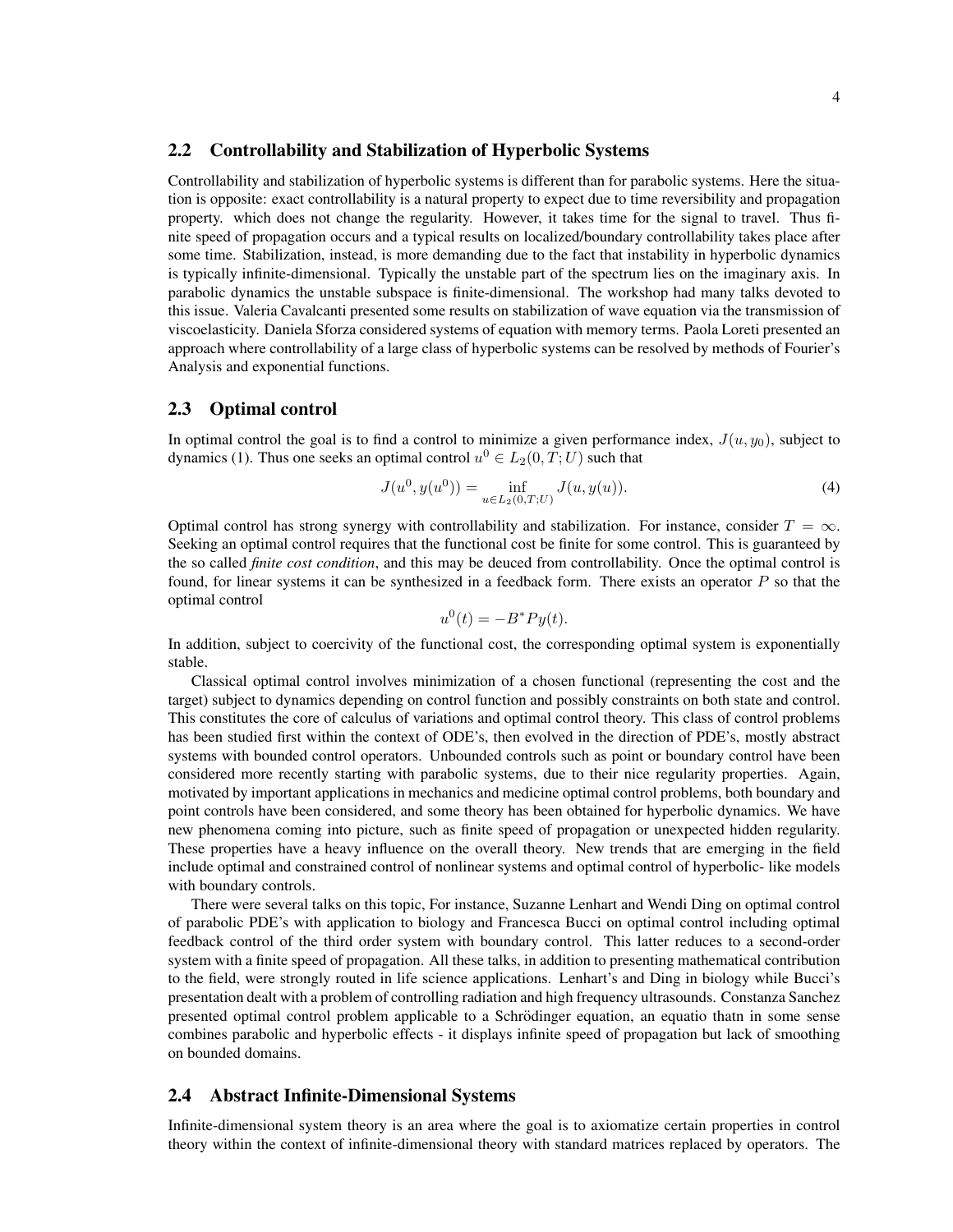aim is to verify which properties from finite-dimensional control theory persists and which are no longer true and thus need to be replaced by an appropriate framework. The importance of the field lies in its generality. Of course, such abstract theory must be supported by examples that provide a verification and justification for the content. Thus, not surprisingly, there is a strong synergism between infinite-dimensional system theory and PDE control. This workshop was a good example of existing collaborations and the need for future research exchanges. Talks by Birgit Jacob and Jacquelien Scherpen provided overviews of some recent developments in these areas.

### 2.5 Control of Hybrid Systems and Systems with Transmission

An important area of current theoretical and practical interest is combining several different types of dynamics (as dictated by modeling -e.g. fluid–structure interaction) where control acquires a unique role in transferring desirable properties from one part of dynamics onto another. Propagation of stability, controllability and regularity [the latter in optimal control problems] through an interface becomes a centerpiece of the underlying analysis.

Canonical examples of such systems are fluid/ flow structure interactions, structural acoustic interactions and composite structures. Applications are abundant in various other areas of sciences such as medicine, biology, engineering, aeroelasticity etc. The main characteristic feature of such systems is the interaction of two different PDE dynamics via some interface (a manifold of co-dimension one) or via transmission conditions separating two different media. From the mathematical point of view control of such systems present formidable challenges. Any progress in this area must be preceded by good understanding of control theoretic aspects of a single PDE equation -both parabolic and hyperbolic.. Only then one can venture into trying to control the interaction by taking advantage of the desirable properties each PDE brings to the table. For instance, dissipativity and natural stabilizing mechanism in parabolic flows (Navier Stokes equation ) enables controlling vibrations/oscillation in mechanical structures (bridges, vessels, arterias). In order to exhibit such phenomena one must assure appropriate geometric conditions. Several talks at the workshop [Valeria Cavalcanti, Lorena Bociu, Irina Ryzhkova, Weiwei Hu, Katie Szulc, Jing Zhang] were devoted to this topic which then was discussed in smaller groups of interest with plans for further collaboration. The topic, itself, is very rich and interdisciplinary. It involves modeling, PDE analysis, fluid mechanics and experiment/numerics. Speakers at the workshop were able to provide different perspectives and aspects of the problem, so that the cumulative experience is greater than the sum of ingredients. Formulation of relevant mathematical problem requires strong back up of modeling and of applied relevance. Thus it was natural to engage in collaborative work between USA, Brazil and France.

# 2.6 Control of models Arising in Biology and Medicine

This is a field where theoretical methods of optimal control find their way into truly applied problems. Due to the array of PDE models describing biological phenomena, a maximum principle in optimal control as well as feedback stabilization and synthesis provide for critical tools in improving therapies and treatments. Typical theoretical results are local (as relevant in applications), due to a nonlinear nature of the models. Suzanne Lenhart's talk on optimal control provided an overview of math biology applications, Francesca's Bucci lecture dealt with medical applications in inverse problems-ultrasound technology. Bianca Calsavara's presentation described local controllability results in genetic networks.

### 2.7 Nonlinear control

All these problems can be also be studied within the nonlinear framework, integral equations, delayed equations, Banach spaces etc. The applications give a vast scenario of models in the infinite-dimensional framework. Nonlinear models with nonlinear controls can be written

$$
\dot{y} = A(y) + B(u)
$$

where  $A(y)$  and  $B(u)$  are nonlinear operators may also be considered. With feedback control this becomes  $\dot{y} = A(y) + BF(y)$  -where the ultimate equation may represent a well studied dynamical system. Clearly,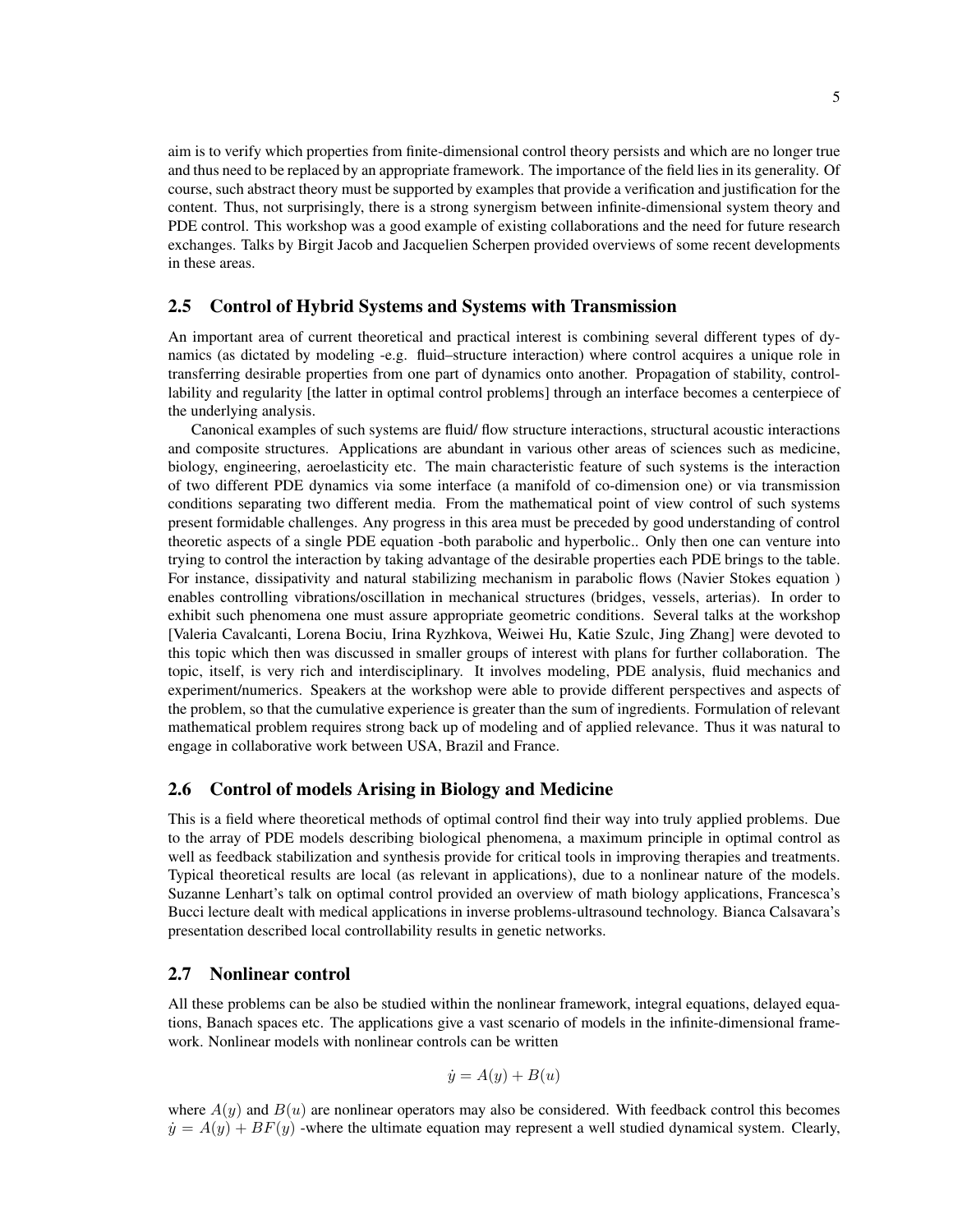many possible scenarios are under consideration, leading to an array of results with strong applied ramifications. Many talks at the workshop addressed these nonlinear aspects of control theory.

Every nonlinear problem needs its own precise statement and development. Some of the techniques presented in the workshop include fixed point arguments (from Browder to Kakutani fixed point theorems), Coron's "return method" [\[1\]](#page-9-3) or the use of the Inverse Function Theorem.

# 3 Panel Discussions

We had several panel discussions that participants found useful. Our area is very inter-disciplinary which can be exciting but also an issue for women, particularly in hiring and promotion, granting agencies etc. The fact that research may not fit into a mainstream area can be used as an excuse for turning down a proposal or promotion. The efficacy of some kind of mentoring was clear. Of course this can be of great help for any young researcher but in particular for women since gender imbalance and society pressures and attitudes discourage women in a number of aspects of the academic life.

### Open research problems

Identification of research problems that are interesting (either for applications or theory) but not already been studied by another group, is critical to success as an academic. This, and effective time management, are two skills that need to be developed by young academics in order to obtain tenure and promotion. New faculty need to distance themselves from their advisor to develop their own program and must write papers independently in order to obtain tenure. The following points were also made during the discussion.

- Mathematical biology has a lot of job and grant opportunities and there are lots of interesting unsolved problems.
- For inter-disciplinary work, such as biology, working with an expert in the non-math area is very helpful.
- Slow/fast dynamics arise in many dynamics and methods are needed for them.
- Coupled PDE's, particularly hyperbolic/parabolic equations, have many interesting mathematical issues with consequences for applications (a number of talks at the workshop were concerned with such. systems)
- Systems with memory are receiving interest.
- Fractional Laplacians and other fractional derivatives have interesting theoretical issues and connections with applications, such as thermo-elastic materials, but some people won't touch them.
- Interdisciplinary work can be a good source of interesting problems, but there is a danger of falling out of the mainstream work in your department or the granting agencies
- Illustrations of differences with finite-dimensional systems useful.
- Keep in touch with numerical and experimental people. They can be a source of insight and new problems even if you are only interested in theory.
- Try to find problems that will develop collaborators in your department.
- Go to workshops in your field and related fields.
- Think of your strengths/uniqueness and play to those.
- Choose problems that excite you!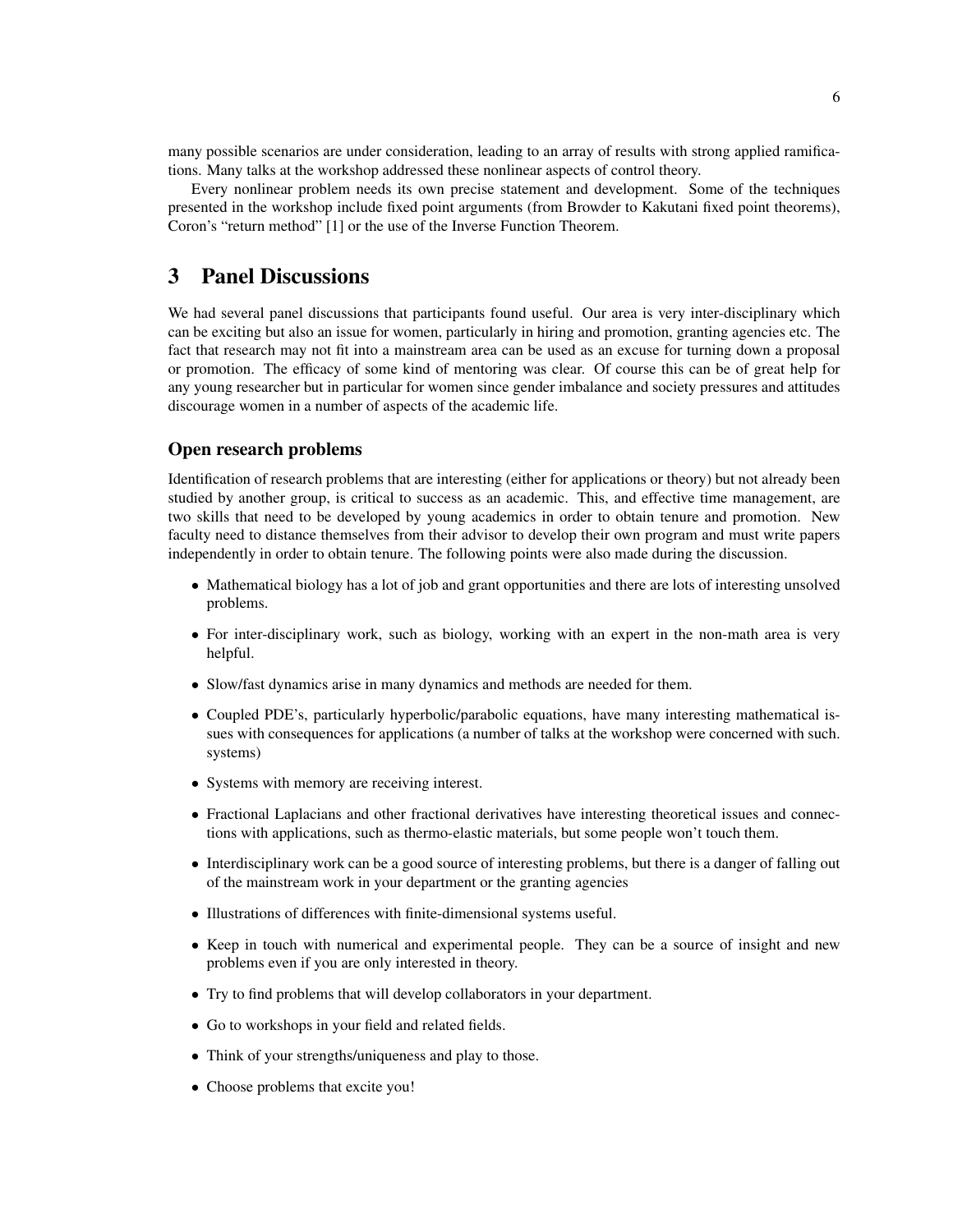## Grant Writing

Grants are important for academics in several respects. On a practical level, they provide funds for travel, collaboration and graduate students. They are also used by institutions as a criterioni for tenure and promotion, partly because they are regarded as an indication of the respect that a researcher's work holds and partly because grant overhead is important to university budgets.

It was clear in the discussion that several younger faculty had been discouraged by unsuccessful grant applications. However several respected and well-funded senior participants shared that often applications are turned down. The success rate for most programs is quite low, and applications for interesting research are turned down. Sometimes it is just bad luck. The important thing is use any reviews as useful information for revising and rewriting and to persist; either with a revised proposal to the same program or else to a different program. A number of other comments and advice were made:

- Look at all sources of funding, be creative in thinking of programs to which to submit applications.
- Think of who will be reading the application. Is it government personnel ? Experts in the field? This should affect how the research is presented.
- Useful to have someone read and advise on the proposal. Many universities have personnel to help.
- Start with applications for smaller grants.
- Proposal writing is time-consuming.
- Find out and address the priorities of the grant program.
- If you're trying to involve an industrial partner, "talk their language" and think about their priorities.
- Use common language for inter-disciplinary work.
- Collaborators can be helpful, particularly for inter-disciplinary work.
- Read reviews carefully and use to make changes for new proposals. Often you can make changes and resubmit to the same program. Or, the research may be more suitable for another program.
- Even unsuccessful proposals can help in focusing ideas and identification of open problems.
- Networking is important; go to conferences and meet people.

# 4 Highlights

As outlined above, there is a synergistic diagram

exact controllability  $\leftrightarrow$  solvability of optimal control  $\leftrightarrow$  exponential stabilizability

and also important applications of stabilizability and optimal control. There was a balance in the topics: not everything was theoretical nor everything was applied. A wide variety of different aspects of control theory of PDE's was covered. The workshop gave an opportunity to explore links and future collaborations. Although this was not planned, a number of talks featured work on different aspects of coupled systems. This was marked by a number of participants as a possibly fruitful area of research and also as a good topic for a conference invited session.

This was a very good meeting from the scientific point of view. All participants expressed enthusiasm for the high technical content and atmosphere of the workshop.The research presented was of the usual calibre of major international meetings. This provided encouragement to the younger women about the quality of women's contributions to our field.

The participants obtained interesting new research ideas and bibliography. Some of the participants have already invited to give seminars at other participants' universities and we all have new names of excellent researchers in the area of control of PDE's that can be invited to meetings, workshops and seminars. The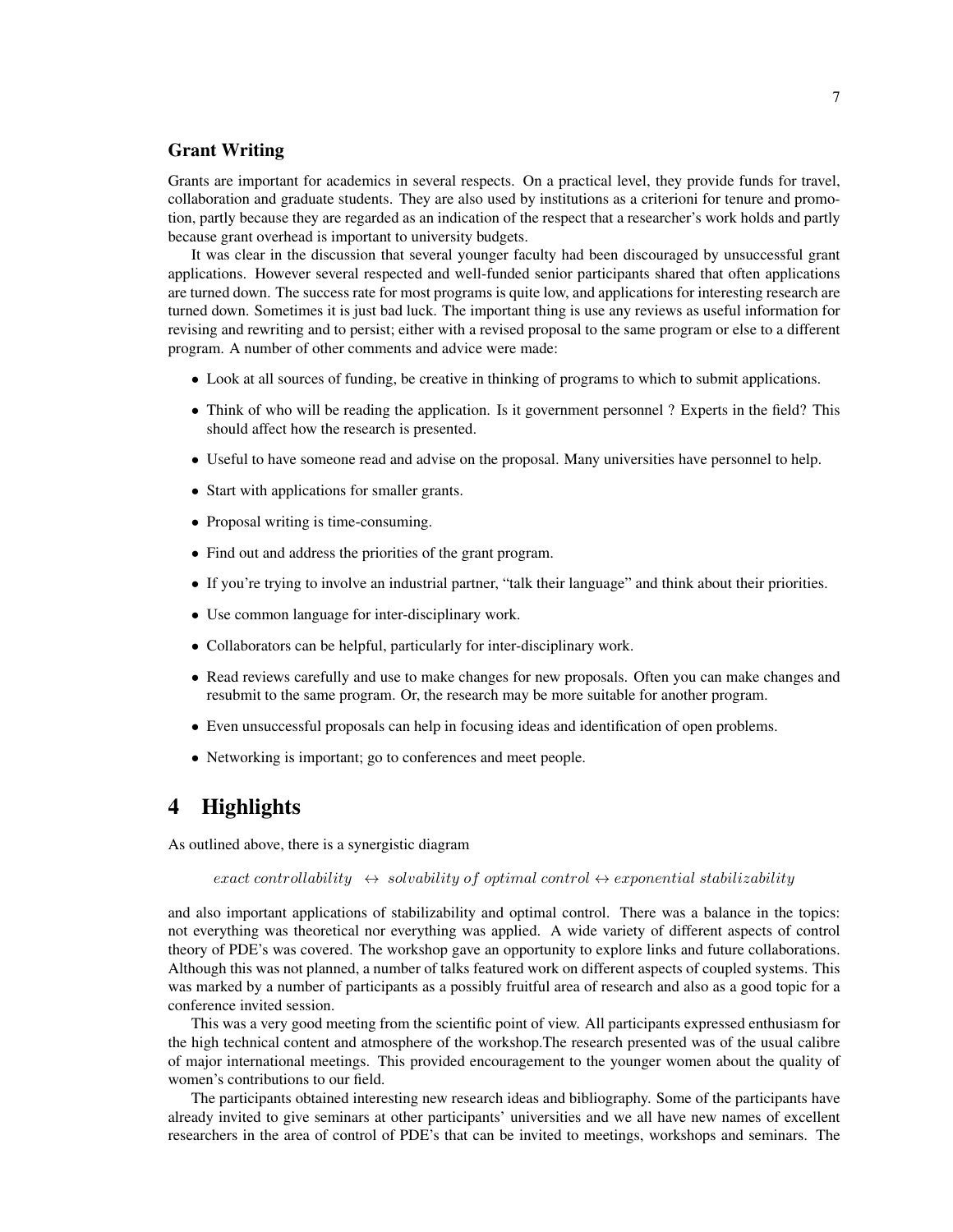experience was great in the sense that we put in touch different groups working on this interesting subject all around the world, with different techniques, backgrounds and area of application. Talks included very abstract setting to very applied one, from biology to engineering, from physics to abstract analysis.

Typical comments were:

*"I want to thank you for inviting me to the workshop women in control, it's really the best conference I have attended till now. Thank you."*

*"First of all, thank you again for organizing the workshop! It was a great learning experience, and I found it much more beneficial than the usual conferences I attend. The schedule was great, and allowed participants to interact, collaborate, discuss potential common projects, and give/receive advice regarding professional development. I found all the small group research talks and panels very helpful. Also, I really enjoyed the atmosphere of the workshop. I wish we had more workshops like this."*

*"In general, I think that the Workshop "Women in Control: New Trends in Infinite Dimensions" was a really useful and reach experience in many senses. One of the interesting things I think I obtained from the Workshop is that I could make contact with people with a lot of knowledge in control theory and learn and see other applications and techniques of different areas of control problems. I keep in touch with them and I am opened to establish common work with some of them."*

# 5 Meeting Outcome

The high quality of the talks, despite the restriction to women working in a small field, was very encouraging to all participants. There was discussion at the workshop about organization of sessions at international conferences in 2018, such as MTNS and IFIP, that will involve participants as speakers.

The format of the meeting facilitated discussion in small groups around open problems which helped participants develop their networks and think about research problems. Networks in five sub-areas were create to establish new collaboration, to mentor young women with their research proposals, to share specific material and papers, propose new research, and so on. This list will also help in organization of sessions at conferences. The list of sub-areas, along with acronyms, is

- CIDS: Control of infinite Dimensional Systems
- OCO: Optimal control and Optimization
- CMBM: Control of mathematical-biological Models
- SLTB: Stabilization and long time behaviour
- NM: Numerical Methods

Table [1](#page-8-0) lists the members of each group.

We have also created a closed group in Facebook and a "basecamp" webtool for our group to share files and emails. Only invited members can receive the updates and to see the files.

Some representatives from Asia were missing. Although possible participants in China were identified, lack of support for their travel expenses did not allow them to attend. Also the control of PDE's community in France is large but not well represented. We believe that after the present positive experience a future meeting will be even more successful, particularly with financial support. We would like to encourage more participation from Asia and France, as well as women working on numerical issues. The financial and administrative support of BIRS that enabled this meeting to happen was very much appreciated. A future meeting, maybe in China, is already being discussed.

As described above the topics and lectures presented are characterized by great synergy and gradual buildup of knowledge in the area which is progressive with a strong slant to modern applications and technologies. For example: the results presented in topics 1-4 display great synergy. Developments achieved at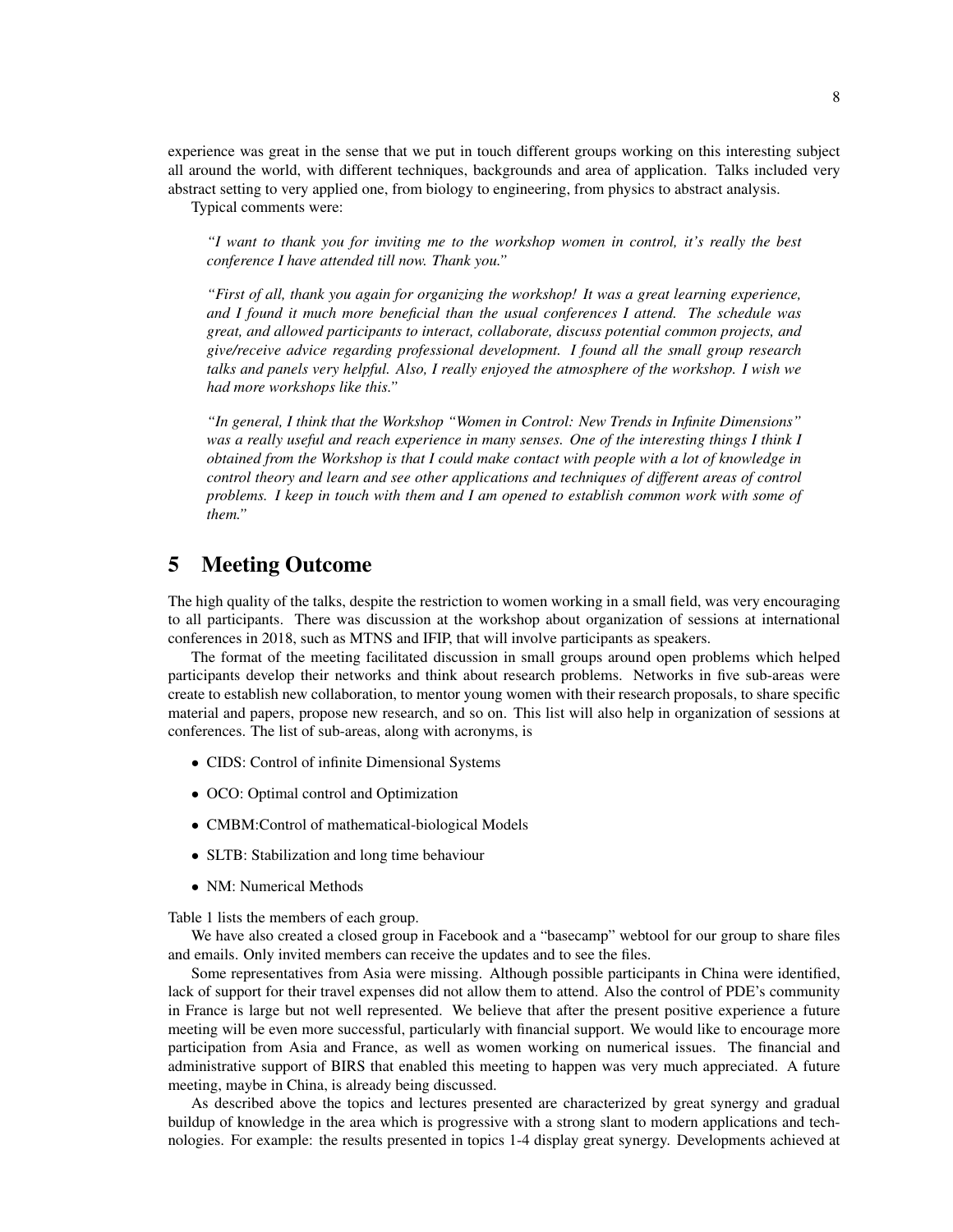| Person                             | Country                    | Networkings         |
|------------------------------------|----------------------------|---------------------|
| Apraiz, Jone                       | Spain                      | CIDS/OCO            |
| Belkhatir, Zehor                   | Saudi Arabia               | <b>CMBM/NM</b>      |
| Benabdallah, Assia                 | France                     | <b>CIDS/CMBM</b>    |
| Bociu, Lorena                      | $\overline{\text{U.S.A}}$  | OCO/CMBM            |
| Bucci, Francesca                   | Italy                      | OCO                 |
| Calsavara, Bianca                  | <b>Brazil</b>              | CIDS/CMBM/OCO       |
| Cavalcanti, Valéria Neves Domingos | <b>Brazil</b>              | <b>SLTB</b>         |
| de Teresa, Luz                     | Mexico                     | CIDS/OCO            |
| Ding, Wandi                        | U.S.A                      | <b>CMBM</b>         |
| Doubova, Anna                      | Spain                      | <b>CIDS/CMBM/NM</b> |
| Fu, Xiaoyu                         | China                      | <b>SLTB</b>         |
| Gomes, Susana N.                   | U.K.                       | SLTB/NM/OCO         |
| Hu, Weiwei                         | <b>USA</b>                 | SLTB/NM/OCO         |
| Jacob, Birgit                      | Germany                    | <b>CIDS/SLTB</b>    |
| Jamieson, Jessie                   | <b>USA</b>                 | <b>NM</b>           |
| Laasri, Hafida                     | Gernamy                    | <b>CIDS/SLTB</b>    |
| Lasiecka, Irena                    | <b>USA</b>                 | <b>SLTB/CIDS</b>    |
| Lebiedzik, Catherine               | <b>USA</b>                 | <b>SLTB</b>         |
| Lenhart, Suzanne                   | <b>USA</b>                 | <b>CMBM</b>         |
| Loreti, Paola                      | Italy                      | <b>CMBM</b>         |
| Morris, Kirsten                    | $\overline{\text{Canada}}$ | SLTB/OCO/NM         |
| Rivas, Ivonne                      | Colombia                   | <b>CIDS/SLTB</b>    |
| Ryzhkova-Gerasymova, Iryna         | Ukraine                    | <b>SLTB</b>         |
| Sánchez de la Vega, Constanza      | Argentina                  | CIDS/OCO            |
| Scherpen, Jacquelien               | Netherlands                | <b>NM/SLTB</b>      |
| Sforza, Daniela                    | Italy                      | <b>CMBM</b>         |
| Szulc, Katarzyna                   | Poland                     | <b>NM</b>           |
| Tang, Shuxia                       | Canada                     | SLTB/OCO            |
| Tegling, Emma                      | Sweden                     | OCO                 |
| Zhang, Jing                        | <b>USA</b>                 | SLTB/OCO            |

<span id="page-8-0"></span>Table 1: Networkings